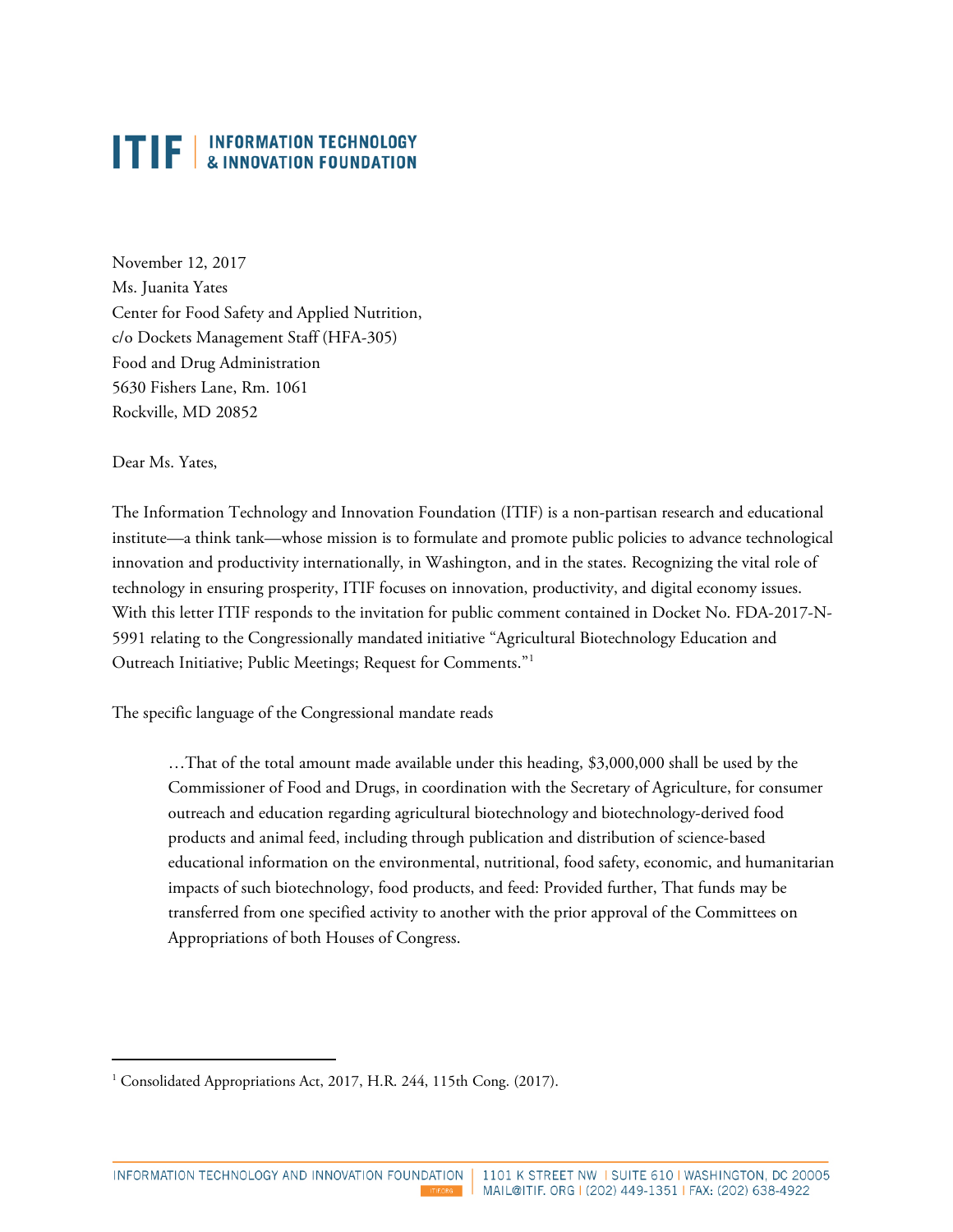The docket asks for public input on the following questions: (1) What are the specific topics, questions, or other information that consumers would find most useful, and why? (2) Currently, how and from where do consumers most often receive information on this subject? And (3) How can FDA (in coordination with USDA) best reach consumers with science-based educational information on this subject?<sup>[2](#page-1-0)</sup> We address them below, in that order.

#### 1. What are the specific topics, questions, or other information that consumers would find most useful, and why?

The general public needs to hear directly from FDA what its mission is in regard to food safety and what it does to fulfill that mission with respect to foods derived through modern breeding methods. In the outreach campaign with which FDA has been tasked by Congress, it would therefore be prudent for FDA to open by introducing itself and describing its statutory authorities and food safety mission. In the context of the present task, the Food and Drug Administration is the federal regulatory agency to which Congress has assigned the primary authority and responsibility for ensuring the safety of the country's food supply. Through the Food, Drug, and Cosmetic Act Congress has given FDA the responsibility to make sure that

- all foods sold in the United States are safe for consumers no matter how they are produced;
- this specifically includes "GMO" or "bioengineered"foods;

 $\overline{a}$ 

- consumers are provided accurate and reliable information about the nutritional content and safety of the foods they buy and consume; and that
- the information provided to consumers by the purveyors of food is accurate, informative, and not misleading.

Consumers generally are not aware of these things, and this lack of awareness is overtly exploited by parties with a pecuniary interest based on misleading consumers. Consequently, due to a widespread, long standing, well-funded disinformation campaign, many believe foods derived through modern breeding methods are not scrutinized for safety nor subject to the overall requirement for food safety in the United States.

<span id="page-1-0"></span><sup>&</sup>lt;sup>2</sup> Food and Drug Administration, "Agricultural Biotechnology Education and Outreach Initiative; Public Meetings; Request for Comments," Federal Register, October 13, 2017

[https://www.federalregister.gov/documents/2017/10/13/2017-22172/agricultural-biotechnology-education-and](https://www.federalregister.gov/documents/2017/10/13/2017-22172/agricultural-biotechnology-education-and-outreach-initiative-public-meetings-request-for-comments)[outreach-initiative-public-meetings-request-for-comments.](https://www.federalregister.gov/documents/2017/10/13/2017-22172/agricultural-biotechnology-education-and-outreach-initiative-public-meetings-request-for-comments)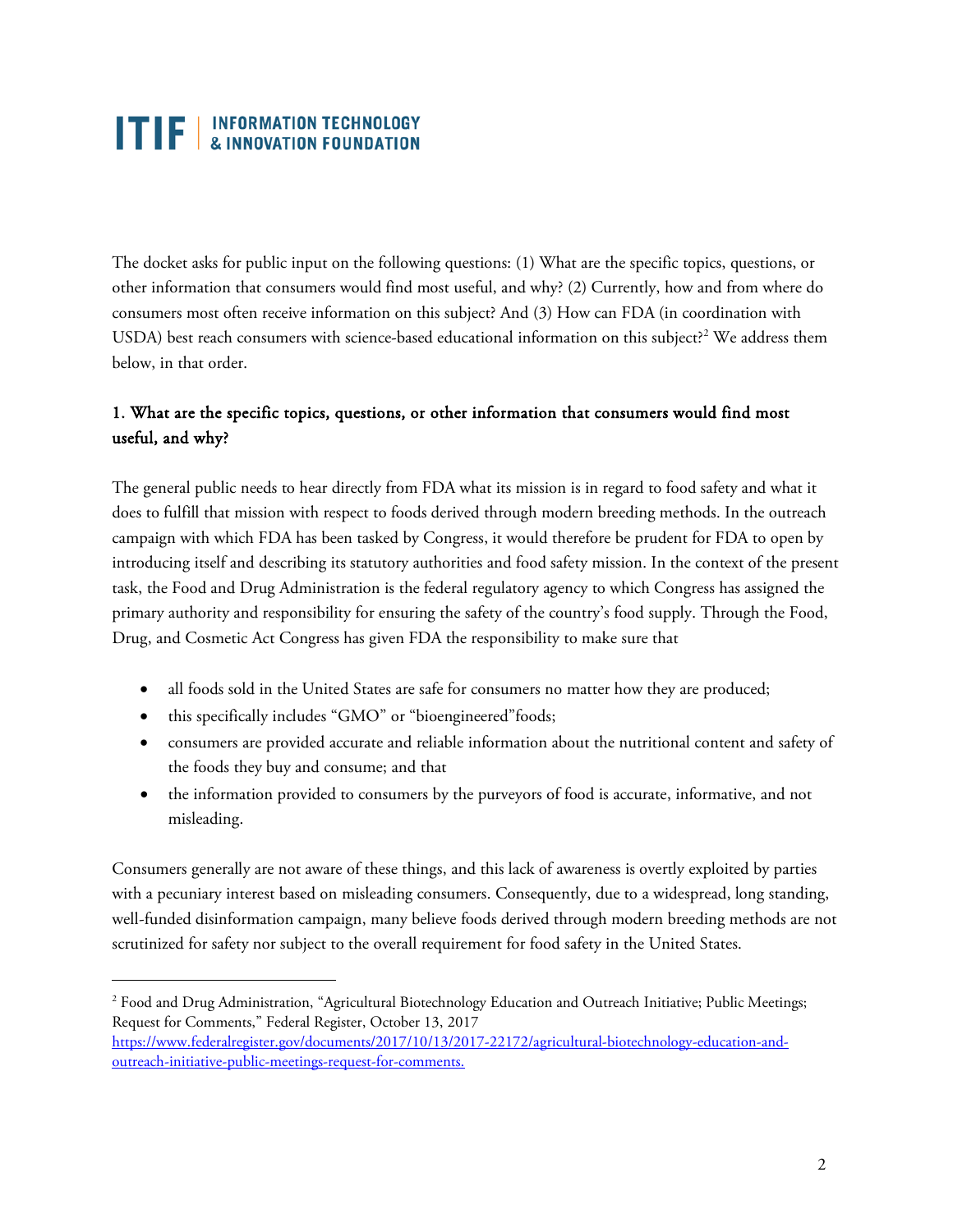1

Consumers need to be reminded by FDA of what causes the vast majority of food safety problems: microbial contamination due to improper handling/preparation; and, ranking as a distant second, food allergies. Consumers need to hear from FDA and understand that there are/have been no safety issues with any bioengineered foods on the market, that widespread claims and suggestions to the contrary are false and misleading, and as such a violation of law as well as community standards against deception. FDA needs to address such false and misleading safety claims directly, and identify, catalog, and make public specific examples of such misrepresentations, showing concretely how they are contradicted by data and experience. It is clearly the intent of Congress that FDA finally confront directly the massive sector of the food industry that is dedicated overtly to misleading consumers on these issues with fear based marketing, which has been ongoing for decades with impunity.[3](#page-2-0)

Consumers need to understand that the dominant narrative about food & feed safety in the online space has been distorted and corrupted by special interests using fear to increase the market share for their favored products despite the lack of any genuine superiority or nutritional, safety, or sustainability value added.<sup>[4](#page-2-1)</sup> FDA must help the public understand that today's food supply is the most abundant, safest, and least expensive in the history of humanity, and that food additives and processing have been huge positive contributors. Foods claimed to be nutritionally or environmentally superior or safer because they are "natural" or produced through organic methods are not.

FDA needs to communicate clearly and unambiguously to the public that so called "genetically modified" foods represent an arbitrary category without scientific justification. [5](#page-2-2) FDA also needs to communicate that science based risk assessment, data, and vast experience, consistently around the world, confirms that foods

<span id="page-2-0"></span><sup>3</sup> Academics Review, "Why Consumers Pay More for Organic Foods? Fear Sells and Marketers Know It," news release, April 7, 2014, [http://academicsreview.org/2014/04/why-consumers-pay-more-for-organic-foods-fear-sells-and](http://academicsreview.org/2014/04/why-consumers-pay-more-for-organic-foods-fear-sells-and-marketers-know-it/)marketers-know-it/.<br><sup>4</sup> C. Smith Spangler, et al., "Are Organic Foods Safer or Healthier Than Conventional Alternatives? A Systematic

<span id="page-2-1"></span>Review," *Annals of Internal Medicine,* September 4, 2012[, http://dx.doi.org/10.7326%2f0003-4819-157-5-201209040-](http://dx.doi.org/10.7326%2f0003-4819-157-5-201209040-00007) [00007.](http://dx.doi.org/10.7326%2f0003-4819-157-5-201209040-00007) 5 Giovanni Tagliabue, "The Meaningless Pseudo-Category of 'GMOs'," *EMBO Reports*, November 12, 2015,

<span id="page-2-2"></span>[http://onlinelibrary.wiley.com/doi/10.15252/embr.201541385/full;](http://onlinelibrary.wiley.com/doi/10.15252/embr.201541385/full) Giovanni Tagliabue, "The Nonsensical GMO Pseudo-Category and a Precautionary Rabbit Hole," *Nature Biotechnology* 33, 907–908 (2015), [http://dx.doi.org/10.1038/nbt.3333.](http://dx.doi.org/10.1038/nbt.3333)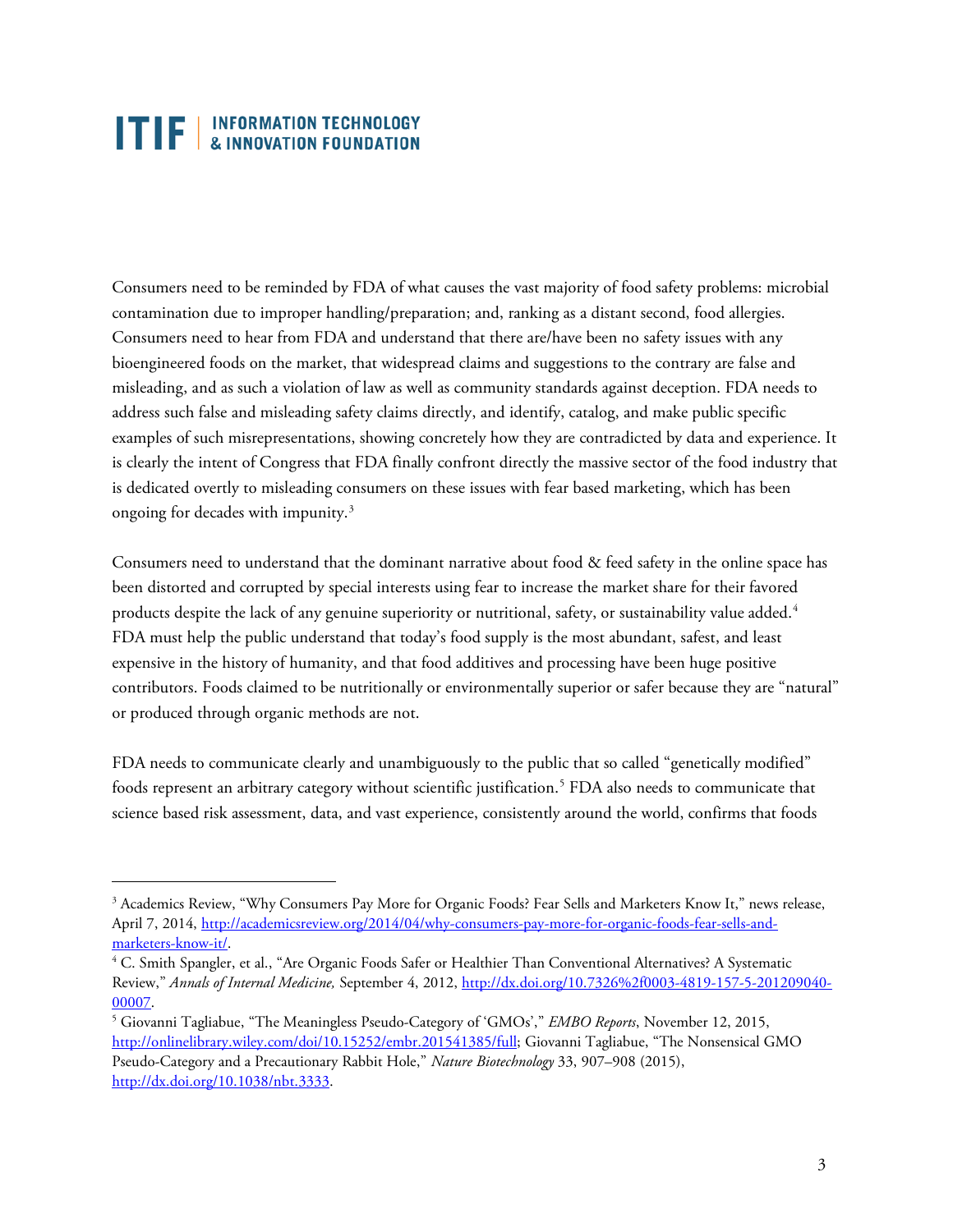$\overline{a}$ 

and feed described as "GM" or "GMO" are at least as safe as any other foods, and in some cases safer than the alternatives; and that parties who claim otherwise have no basis for such claims.<sup>[6](#page-3-0)</sup>

#### 2. Currently, how and from where do consumers most often receive information on this subject?

Many, if not most consumers receive information most often via the internet, which has become in this area a vast cesspool of misinformation. One main reason for this is that government agencies like FDA have not been active or effective to date in informing and educating the public on food safety issues. This has left the online conversation landscape to be overrun by fear mongers and special interest groups with pecuniary interests. It is unfortunate that FDA is undertaking this outreach only after having been mandated by Congress to do so. FDA needs to embrace this responsibility and lean forward, including to the point of engaging directly with the main purveyors of misinformation, like Oz, Mercola, Pollan, Infowars, Marion Nestle, Food Babe, Health Ranger, Center for Food Safety, Organic Consumers Association, Organic Trade Association, and their myriad allies and followers. Companies that resort to fear-based marketing unsupported by data need to be both called out and enjoined from such deceptive and misleading activities, and their activities examined with an eye to identifying violations of SEC rules on material misrepresentation and fraudulent claims. Such parties include Stonyfield Farms, Ben & Jerry's Ice Cream, Clif Bars, Chipotle, the NonGMO project, and more.

#### 3. How can FDA (in coordination with USDA) best reach consumers with science-based educational information on this subject?

FDA's actions in this effort must be inspired by the vital public interest in fact-based, informed public debate that is the bedrock of democracy. This has been under assault from multiple directions in recent years, aided and abetted by users of social media that deliberately undermine public discourse and drive it in specific directions based on knowingly propagated falsehoods. As some of the leading researchers in cognitive

<span id="page-3-0"></span><sup>6</sup> European Commission, *A Decade of EU-Funded GMO Research (2001-2010)*, ISBN 978-92-79-16344-9 (Luxembourg, 2010), [http://ec.europa.eu/research/biosociety/pdf/a\\_decade\\_of\\_eu-funded\\_gmo\\_research.pdf;](http://ec.europa.eu/research/biosociety/pdf/a_decade_of_eu-funded_gmo_research.pdf) Alessandro Nicolia, et al., "An Overview of the Last 10 Years of Genetically Engineered Crop Safety Research," *Critical Reviews in Biotechnology,* Septemeber 13, 2013[, http://dx.doi.org/10.3109/07388551.2013.823595;](http://dx.doi.org/10.3109/07388551.2013.823595) A. L. Van Eenennaam and A. E. Young, "Prevalence and Impacts of Genetically Engineered Feedstuffs on Livestock Populations," *Journal of Animal Science* Vol. 92 No. 10, p. 4255-4278[, https://www.animalsciencepublications.org/publications/jas/articles/92/10/4255;](https://www.animalsciencepublications.org/publications/jas/articles/92/10/4255) US National Academy of Sciences, "Introduction of Recombinant DNA-Engineered Organisms Into the Environment: Key Issues," National Academy Press (Washington DC, 1987)[, https://books.google.com/books?id=IUErAAAAYAAJ.](https://books.google.com/books?id=IUErAAAAYAAJ)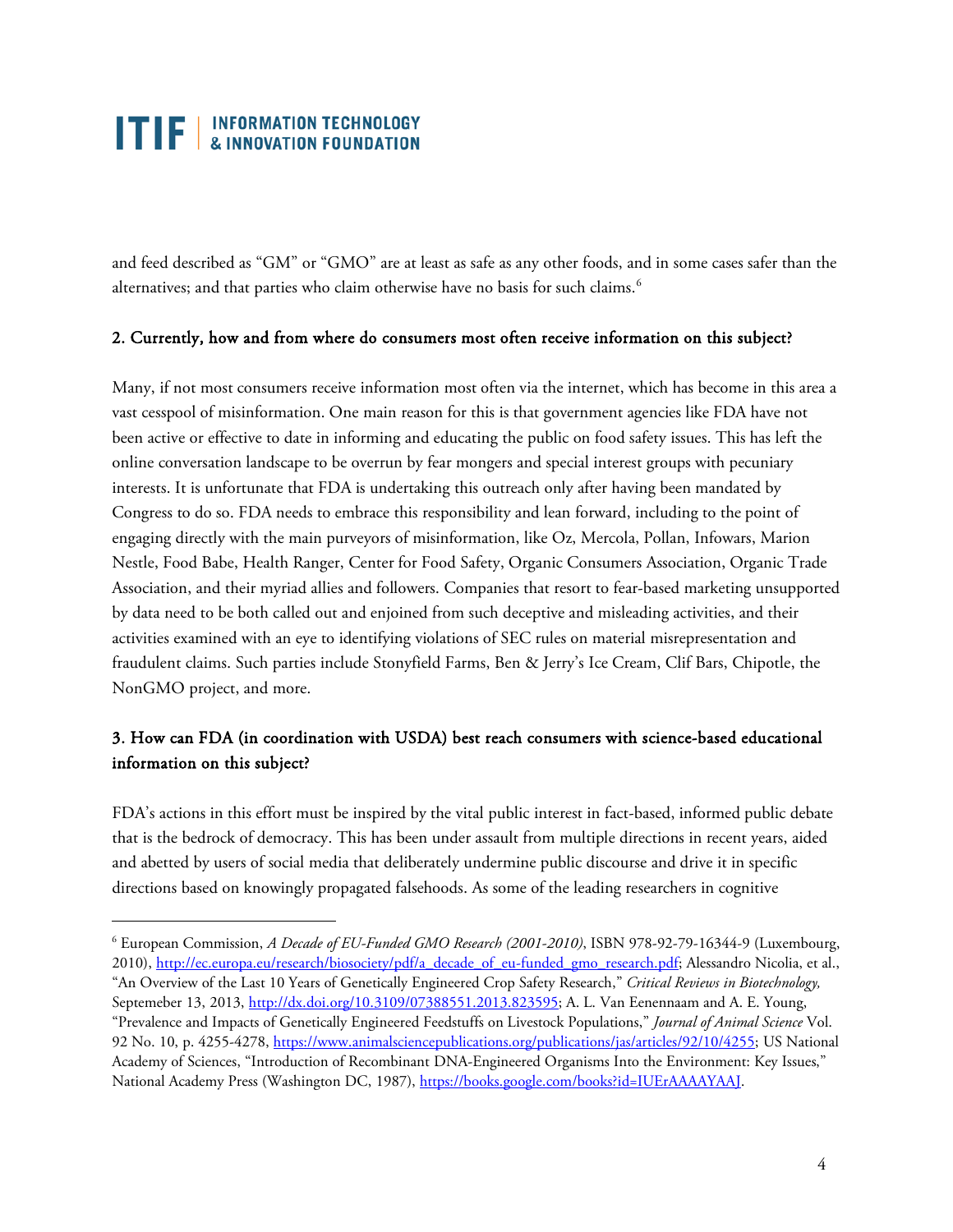psychology have noted, "If a majority believes in something that is factually incorrect, the misinformation may form the basis for political and societal decisions that run counter to a society's best interest."[7](#page-4-0)

FDA's actions must take into account that merely correcting a false statement is not sufficient to banish a mistaken belief; correcting or retracting false statements can in fact serve to reinforce mistaken beliefs; framing corrective information so as to be understood and embraced by the desired audience requires care and understanding; and that repetition is key, so much so that a lie repeated can become taken for truth.<sup>[8](#page-4-1)</sup> If FDA keeps such understanding in mind, there are numerous things it can do as part of this education effort that should contribute towards achieving the objectives Congress clearly intends, including (but not limited to) the following:

FDA needs to establish a myth busting website analogous to Snopes for food safety topics.<sup>[9](#page-4-2)</sup> This website would succinctly convey credible information on food safety topics, and debunk widely propagated myths and propaganda.

FDA must develop and support a list of credible, informed and engaging public speakers from academia and government who are available to appear at venues, including hostile ones, and share facts about food safety and nutrition untainted by pecuniary and vested interests.

FDA needs to crack down on false and misleading food labels, including misleading "natural" claims as well as the intrinsically misleading NonGMO project, specious claims of organic food superiority, and other deceptive misrepresentations.

FDA needs a dedicated rapid response communications team in house to work closely with the Federal Trade Commission to identify and sanction those who resort to false and misleading food safety claims and deceptive marketing tactics.

 $\overline{a}$ 

<span id="page-4-0"></span><sup>7</sup> Stephan Lewandowsky, et al., "Misinformation and Its Correction: Continued Influence and Successful Debiasing," Psychological Science in the Public Interest, September 17, 2012[, https://doi.org/10.1177/1529100612451018.](https://doi.org/10.1177/1529100612451018)<br><sup>8</sup> Robert Arnason, "Repetition Can Often Make It True—and Forget About the Science," *The Western Producer*,

<span id="page-4-1"></span>October 31, 2017, <u>http://www.producer.com/2017/10/repetition-can-often-make-it-true-and-forget-about-the-science/</u>.<br><sup>9</sup> "About Snopes.com," accessed November 10, 2017, [https://www.snopes.com/about-snopes/.](https://www.snopes.com/about-snopes/)

<span id="page-4-2"></span>